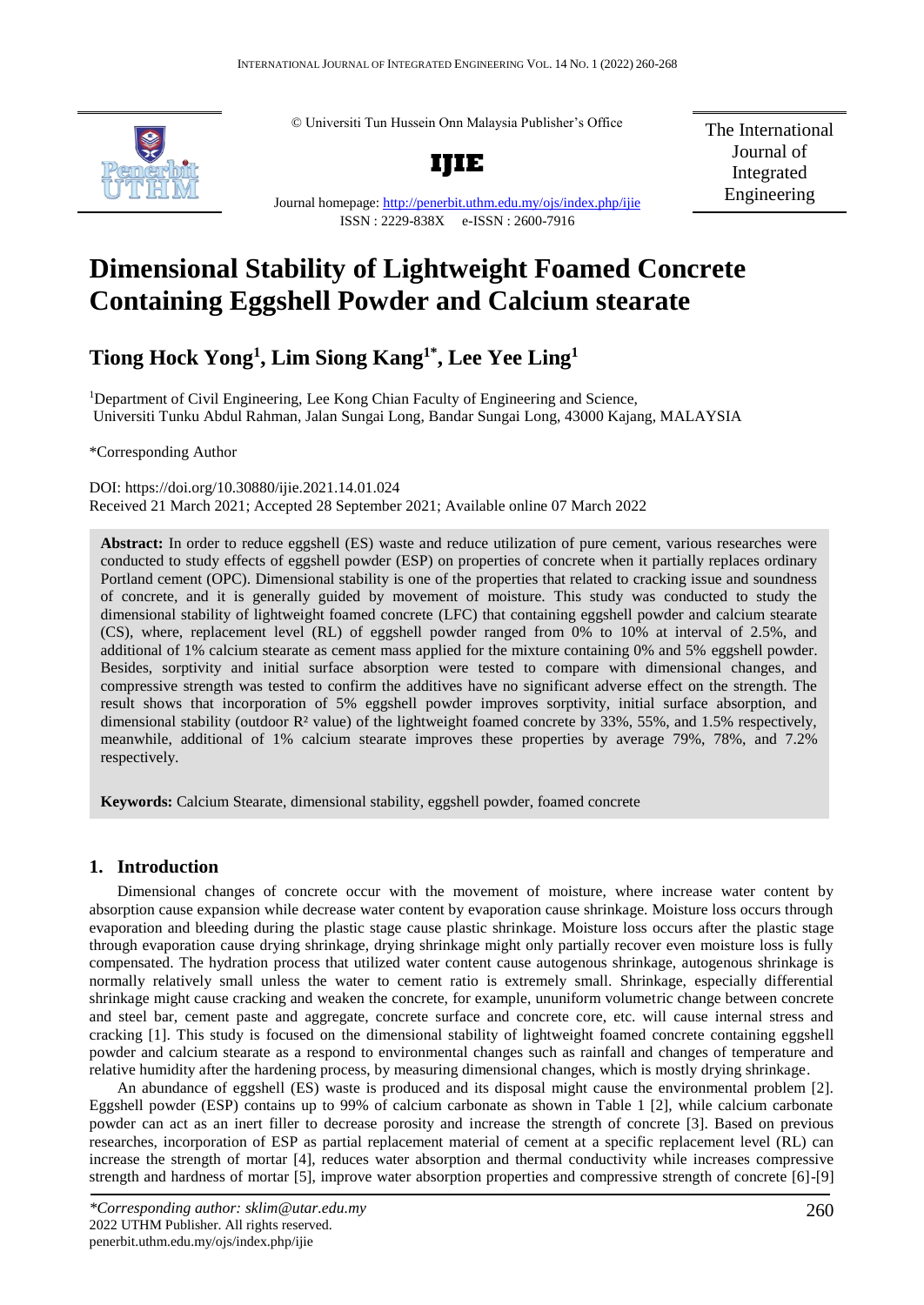and lightweight foamed concrete (LFC) [2], [10], [11]. Besides improve compressive and flexural strengths, partially replace cement by using ESP at specific RL as well increase maximum capacity and deflection at the failure of reinforced one-way concrete slab [12]. Additionally, apply ESP to replace sand at RL of 5% to 50% was found to reduce compressive and flexural strengths but improve the radiation absorption property of mortar [13].

| <b>Chemical Constituents (%)</b>     | <b>Eggshell Powder</b> [2] |
|--------------------------------------|----------------------------|
| Calcium Carbonate, CaCO <sub>3</sub> | 99.19                      |
| Aluminium Oxide, $Al_2O_3$           | 0.207                      |
| Ferric Oxide, $Fe2O3$                | 0.093                      |
| Sulphur Oxide, $SO_3$                | 0.467                      |
| Potassium Oxide, $K_2O$              | 0.029                      |

**Table 1 - Chemical compositions of eggshell powder**

According to Naseroleslami and Nemati Chari [14], "CS is a cost-efficient and easily processed damp-proofing admixture which is derived from the reaction of acid stearic and limestone". Damp-proofing admixtures are able to form a water-repellent layer along with the pores and restrict moisture from transfer into capillary pores. Ma and Chen [15] studied the effects of water repellents including CS on 550kg/m<sup>3</sup> LFC and found improvement in compressive strength and significant decrement in water absorption. Maryoto [16] studied the effects of CS on normal concrete as an additive and found very limited increment on compressive strength and found reduction on permeability by 50% with CS dosage of  $4kg/m<sup>3</sup>$ , as well as a reduction on the level of corrosion.

Typical six months shrinkage of mortar and concrete stored at a relative humidity of 50% and temperature of 21°C can range from 200μ to 1200μ, in which higher aggregate to cement ratio and lower water to cement ratio contribute to lower shrinkage value, however, cellular concrete has higher shrinkage value ranged from 700μ for oven-dried density of  $1600 \text{ kg/m}^3$  to  $3000\mu$  for  $400 \text{ kg/m}^3$  [1].

Maryoto et al. [17] studied on drying shrinkage of concrete containing 0.1% to 0.3% of CS by cement mass. They concluded that CS could react with cement and water to form a hydrophobic layer on the pore surface and influences cement shrinkage behaviour, in which, the addition of CS reduces concrete shrinkage, and the shrinkage can be proportional to the water content of concrete.

This study was conducted to study the effect of ESP and CS on the dimensional stability of LFC with the fresh density of  $1200 \pm 50$  kg/m<sup>3</sup> under actual tropical indoor and outdoor nature weather. ES RL of 0%, 2.5%, 5%, 7.5%, and 10% were applied, and 1% CS added to LFC mixture containing 0% and 5% ES, in sum, total 7 mixtures were adopted for this study. The measurement of dimensional changes, i.e., shrinkage was performed up to 180 days with reduced measuring frequency. Besides, 28-day water absorption properties namely sorptivity and initial surface absorption of said LFC mixtures are measured to make comparison with dimensional changes result, meanwhile, the 28-day compressive strength was also tested to confirm the LFC fulfil compressive strength requirement of 2.8 MPa as specified by MS 76: 1972 [18].

# **2. Experimental Work Details**

Experimental details included material preparation and specifications, LFC mix proportions, specimen preparation, and testing methods and specifications.

#### **2.1 Materials**

Materials used in this study including eggshell powder (ESP), 45.5N Ordinary Portland cement (OPC), 0.6mm sand, calcium stearate (CS), tap water, and foam agent.

The eggshell powder was prepared by referring to Tiong et al. [2]. The ES wastes were collected from local hawkers, washed and crushed by hand in a pail, blended by using a fruit blender and washed to remove the majority of the membrane that can float on water. After draining out the water, the eggshell flake was oven-dried and ground by high performance electric dry food grinder that has the grinding fineness of 30-300 mesh (around 45-600 µm). Finally, the ESP was sieved through a 63 µm sieve pan to obtain ESP and store in a moisture-proof container.

"Orang Kuat" branded Type I Portland Cement in accordance with MS EN 197-1 [19] was sieved through 300 μm to remove all lumps [20] and stored in a moisture-proof container. The sand was oven-dried and sieved through a 0.6mm sieve pan, and contain 10% to 15% particle passing 150 μm and 40% to 65% particle passing 300 μm. CS powder which is ready for use, and foam agent which is a blend of synthetic surfactants and polymer, were obtained from local suppliers. CS powder specifications obtained from the supplier are shown in Table 2. The foam used is categorized as pre-formed dry foam. It was produced by using a foam generator. In the foam generator, the mixture of water and foam agent at a ratio of 1:20 was passing through a series of high-density mesh with 0.5 MPa compressed air [10] and turn into foam.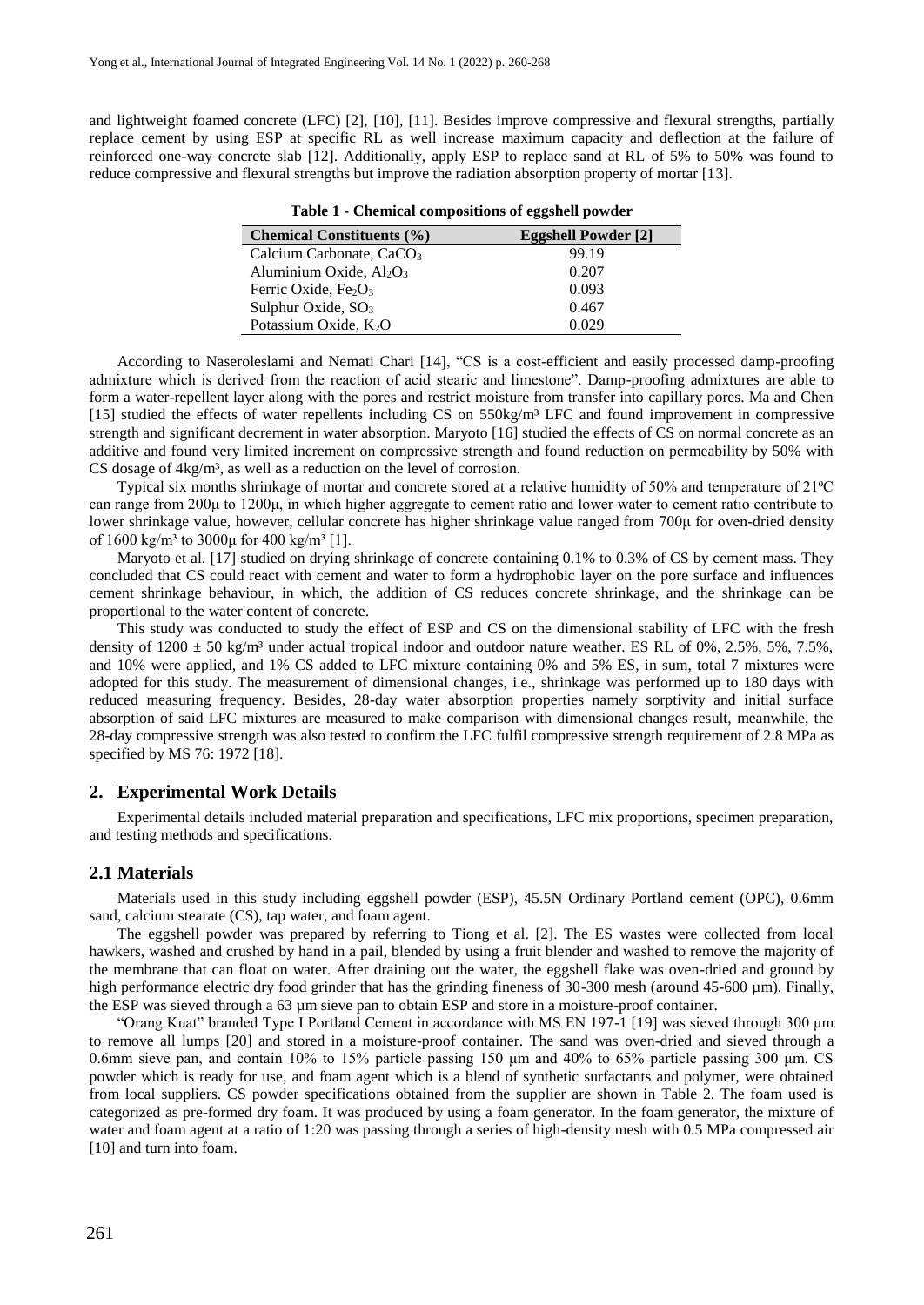| <b>Properties</b>               | <b>Calcium Stearate</b> |
|---------------------------------|-------------------------|
| Appearance                      | Powder                  |
| Ash $(\%$ , max.)               | 10.5                    |
| Free Fatty Acid (%, max.)       | 1.0                     |
| Melting Point (°C)              | 150                     |
| Moisture (%, max.)              | 4.0                     |
| Particle Size (% thru 200 mesh) | 90                      |
| Specific Gravity $(g/cm3)$      | 1.01                    |
| Note: $200$ mesh = 74 $\mu$ m   |                         |

**Table 2 - Calcium stearate specifications**

# **2.2 Mix Proportions and Specimen Preparation**

Mix proportions of the LFC with the density of  $1200 \text{ kg/m}^3$  are shown in Table 3, which are calculated by fixing cement to sand ratio  $(c/s)$  at 1 and water to cement ratio  $(w/c)$  at 0.6.

Before mixing of LFC, 100mm cubical mould, 100mm diameter by 200mm height cylindrical mould, and 400x200x100mm mould shall be ready with a thin layer of demoulding oil applied at inner and top surface, and strain disc stick on PVC sheet shall be placed in 400x200x100mm mould accordingly.

After casting, the specimen was demoulded on the second day. Cubical and cylindrical specimens were proceeding to water curing and subjected to 24-hour oven-drying at 105<sup>o</sup>C before 28-day properties testing, in which, the cylindrical specimen was cut to around 50mm thick before oven-drying. However, 400 x 200 x 100mm specimen was separated into 2 groups, 1 group placed in the outdoor garden area and the other group was placed at indoor subbasement car-park area.

|                  |                              |                | ----- p- - p - ----- |           |            |                    |
|------------------|------------------------------|----------------|----------------------|-----------|------------|--------------------|
| <b>Reference</b> | Mix Proportions (per $m^3$ ) |                |                      |           |            |                    |
| <b>Name</b>      | Cement (kg)                  | E(S(kg))       | ${}^{2}CS$ (kg)      | Sand (kg) | Water (kg) | ${}^{3}$ Foam (kg) |
| $LFC-40ES$       | 462                          | $\overline{0}$ | $\overline{0}$       | 462       | 277        | 18.1               |
| $LFC-2.5ES$      | 450                          | 12             | $\Omega$             | 462       | 277        | 18.1               |
| LFC-5ES          | 438                          | 23             | $\Omega$             | 462       | 277        | 18.1               |
| $LFC-7.5ES$      | 427                          | 35             | $\Omega$             | 462       | 277        | 18.1               |
| $LFC-10ES$       | 415                          | 46             | $\Omega$             | 462       | 277        | 18.1               |
| $LFC-0ES51CS$    | 462                          | $\theta$       | 4.62                 | 462       | 277        | 18.1               |
| LFC-5ES1CS       | 438                          | 23             | 4.38                 | 462       | 277        | 18.1               |

**Table 3 - Mix proportions**

Note: <sup>1</sup>Eggshell; <sup>2</sup>Calcium Stearate; <sup>3</sup>Calculated amount of foam required to achieve target fresh density of  $1200\text{kg/m}^3$  based on foam density of  $45\text{kg/m}^3$ ; <sup>4</sup>Percentage of ES as partial replacement material of cement, i.e.,  $5ES = 5\% ES$ ;  ${}^{5}Percentage$  of CS as additional material by mass of cement, i.e.,  $1CS = 1\%$  CS

# **2.3 Compressive Strength, Sorptivity, and Initial Surface Absorption Test**

A compressive strength test was conducted as referring to BS EN 12390-3 [21] at a loading rate of 2 kN/s, which is 0.2 MPa/s, by using a universal testing machine.

The sorptivity test was conducted as referring to ASTM C 1585 [22] to determine the sorptivity (rate of absorption) of water induced by capillary action. The cut specimen was placed on the steel rod and with  $1 - 3$  mm of specimen depth immersed in water. Then, the mass was measured at 5, 10, 15, 30, 60, 90, 120, and 150 minutes to calculate absorption (I, at mm), where absorption was calculated by the change of mass (at g) divided by area of specimen exposed to water (at mm<sup>2</sup>) and density of water (0.001 g/mm<sup>3</sup>). Then, the sorptivity (mm/s<sup>0.5</sup>) was adopted as the

trendline gradient of the absorption line plotted against the square root of time ( $\sqrt{\ }$ t).

Initial surface absorption test (ISAT) was conducted as referring to BS 1881- Part 208 [23] to determine the rate of flow of water into a concrete surface under a constant water pressure head of  $200 \pm 20$  mm. At 120 minutes after the surface starts to contact with water, the time required for the water in the capillary to flow for a certain number of divisions tube was recorded, and converted to a number of divisions per minute. Then the initial surface absorption will be 0.01 times the number of divisions per minute. As demonstrated by BS 1881-Part 208 [23], "if the movement over the 5 s period exceeds 30 scale divisions record the initial surface absorption as more than 3.60 ml/(m<sup>2</sup>s)".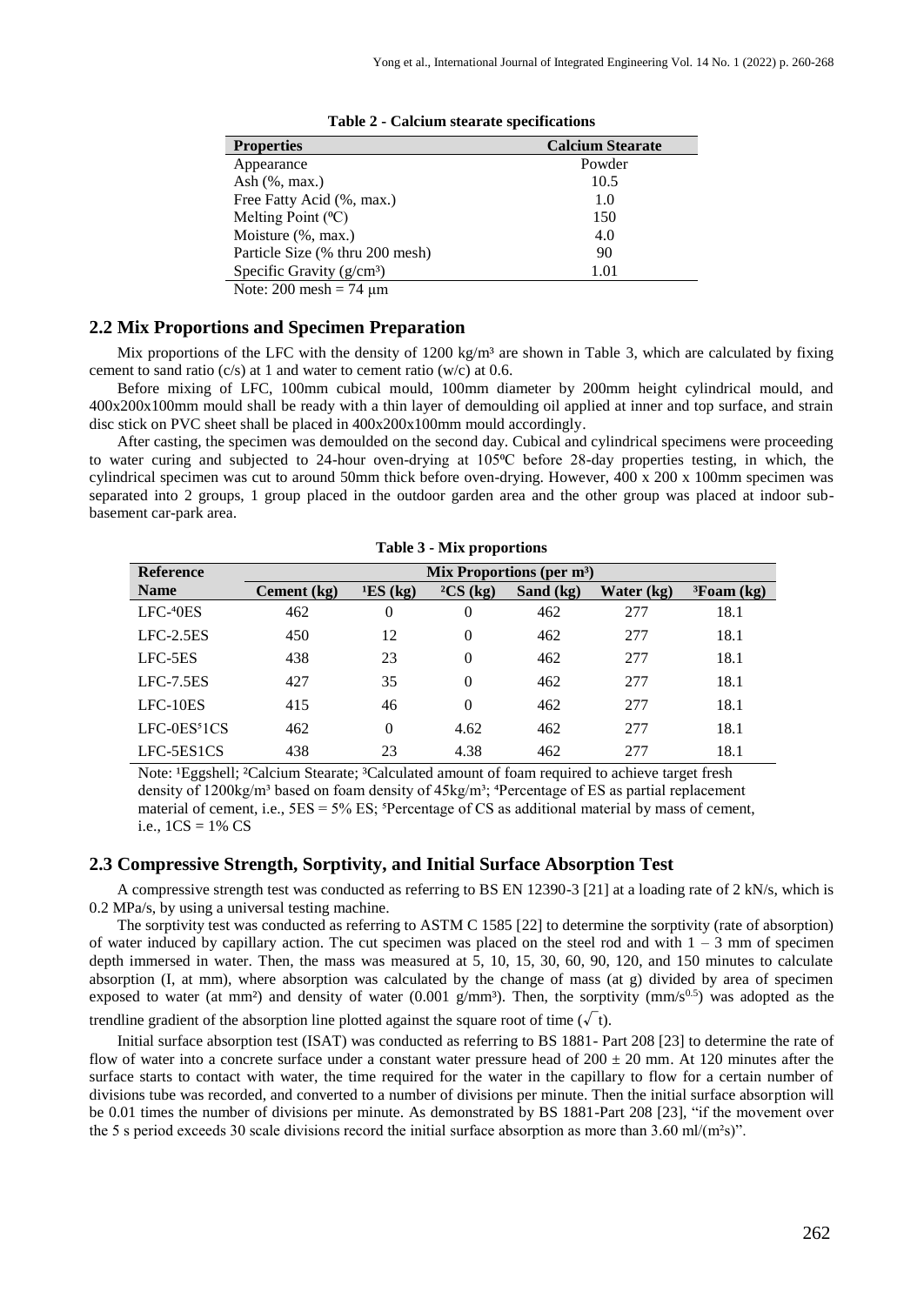#### **2.4 Measurement on Dimensional Changes**

Measurement of dimensional change was conducted as referring to RILEM CPC9 [24] and Lim et al. [25]. Specimen size of 400 x 200 x 100mm was chosen to stimulate the actual LFC block application. A total of 8 numbers or 4 pairs of strain discs were installed at each concrete block for strain measuring purpose. The centre of 400 x 200mm concrete surface was installed with 2 pairs of strain discs, in which, 1 pair parallel to, and the other pair perpendicular to 400mm edge of concrete block. The centre of 400 x 100mm and 200 x 100mm concrete surface also installed with 1 pair of discs perpendicular to 100mm edge. The locations of strain discs are shown in Fig. 1.

A strain gauge meter was used to perform the measurement starting from 24 hr after casting. The concrete block was subjected to indoor air curing or outdoor tropical natural weather curing after the first measurement. Then, the measurement was performed every day until 28-day, and approximately twice per week until 90-day, once per week until 120-day, and once per month until 180-day. The temperature and relative humidity were also being recorded during strain measurement.



**Fig. 1 - locations of strain discs on the specimen**

### **3. Results and Discussions**

#### **3.1 Compressive Strength, Sorptivity and Initial Surface Absorption**

Compressive strength, sorptivity, and initial surface absorption (flow) results are shown in Table 4 together with the actual average foam amount added and achieved fresh density.

The result shows that all the LFC fulfil strength requirement of 2.8 MPa as specified by MS 76: 1972 [18] and incorporation of ESP increases the compressive strength by up to 7%, the LFC with ES RL of 2.5% to 10% have a very close result and optimal result appear at 7.5% ES RL. The result also shows that incorporation of ESP reduces the sorptivity and flow of up to 33% and 57% respectively, LFC-5ES has the optimal sorptivity result, while, LFC-7.5ES has the optimal flow result, however, LFC-5ES also has a very close result with LFC-7.5ES. Therefore, it might be concluded that 5% shall be the optimal ES RL based on these results.

The improvement in compressive strength, sorptivity, and flow by incorporation of ESP might because ESP might act as an inert filler to block some interconnected capillary and noncapillary pores [2],[3]. Besides, calcium carbonate might also react with alumina phases of cement to produce monocarboaluminates that might enhance compressive strength [2], [26]. Hence, incorporation of ESP might improve micro-structure to increase the strength and meanwhile slow down the flow of water in the LFC.

The addition of 1% CS significantly improves the sorptivity and flow properties by average 79% and 78% respectively when compare LFC with CS to those without CS. For LFC containing CS, incorporation of ES might be unfavourable as the sorptivity and flow of LFC-5ES1CS are higher than those of LFC-0ES1CS by 35% and 4.4% respectively.

The improvement in sorptivity and flow by incorporation of CS might because CS can react with cement and water to form a hydrophobic layer on the pore surface [17]. The hydrophobic layer might able to reduce the diameter of pores or discontinue the pores, therefore sorptivity, and flow are greatly reduced.

When referring to the actual foam amount added during mixing, the required foam amount reduces when ES RL increase. It shows that ESP might be able to improve the stability of foam so that lesser foam is burst during the mixing process. On the other hand, the required foam amount increased by an additional 1% CS. It might because additional of CS make the mixture drier and stickier so that bursting percentage of foam increase. Bursting of foam shall result in continuous pore structure that leads to lower strength and higher sorptivity and flow, as shown by the result, the addition of 1% CS reduces compressive strength by 9%, however, favourable effects of CS had dominant these effects on sorptivity and flow.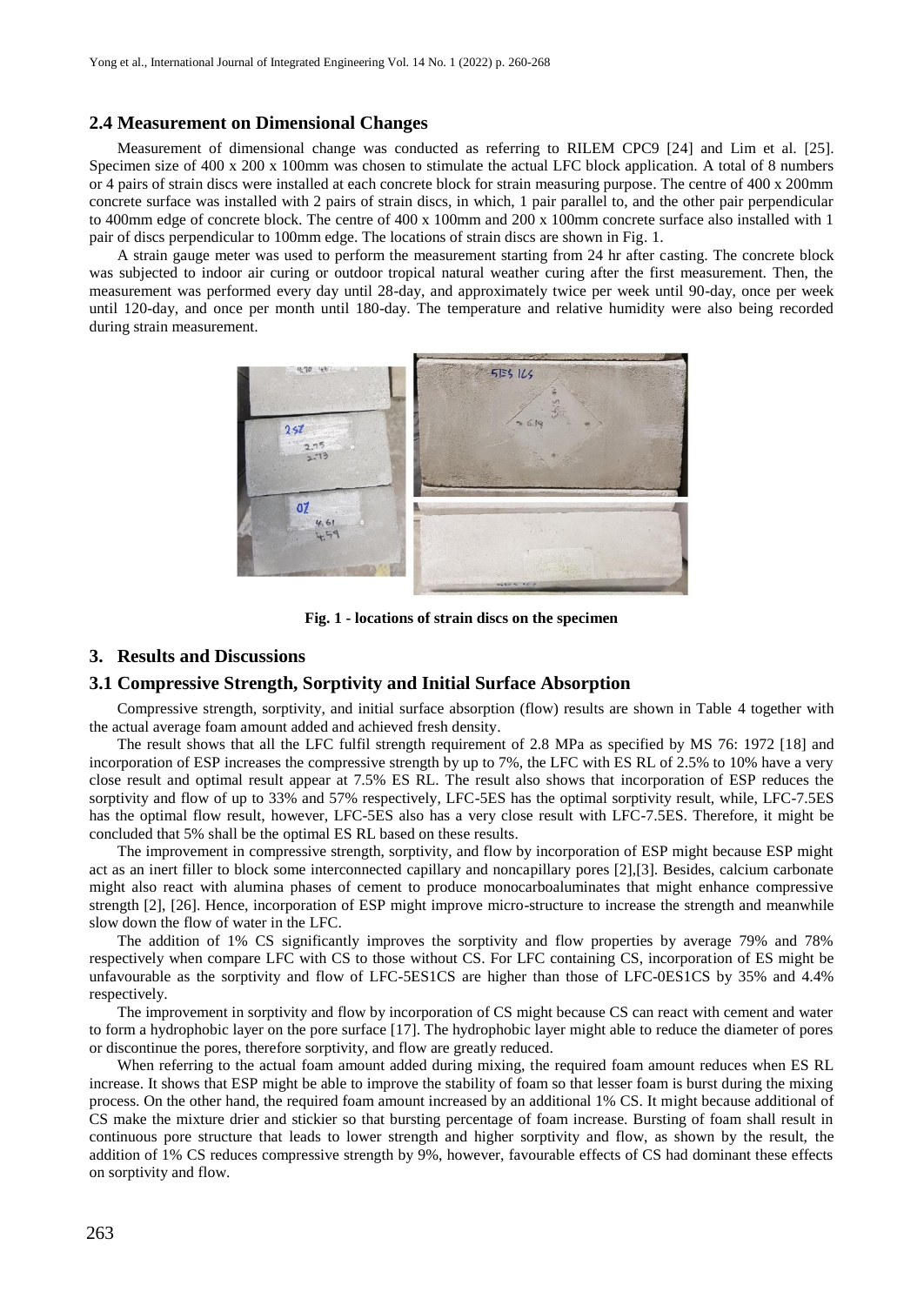| <b>Reference Name</b> | <sup>1</sup> Foam<br>(kg/m <sup>3</sup> ) | <sup>2</sup> Density<br>(kg/m <sup>3</sup> ) | <b>Compressive</b><br><b>Strength</b> (MPa) | <b>Sorptivity</b><br>(mm/ min $^{0.5})$ | 120min Flow<br>$\text{m}l/\text{m}^2\text{s}$ |
|-----------------------|-------------------------------------------|----------------------------------------------|---------------------------------------------|-----------------------------------------|-----------------------------------------------|
| LFC-0ES               | 24.4                                      | 1225                                         | 4.39                                        | 0.3272                                  | 1.8336                                        |
| $LFC-2.5ES$           | 23.4                                      | 1229                                         | 4.58                                        | 0.2552                                  | 1.0341                                        |
| LFC-5ES               | 22.0                                      | 1236                                         | 4.63                                        | 0.2183                                  | 0.8238                                        |
| $LEC-7.5ES$           | 21.1                                      | 1224                                         | 4.69                                        | 0.2733                                  | 0.7808                                        |
| $LFC-10ES$            | 20.9                                      | 1231                                         | 4.65                                        | 0.2474                                  | 0.8894                                        |
| LFC-0ES1CS            | 25.5                                      | 1214                                         | 3.99                                        | 0.0495                                  | 0.2864                                        |
| LFC-5ES1CS            | 24.8                                      | 1215                                         | 4.22                                        | 0.0667                                  | 0.2989                                        |

|  | Table 4 - Compressive strength, sorptivity, and 120 min flow of the LFC at the ages of 28-day. |  |
|--|------------------------------------------------------------------------------------------------|--|
|  |                                                                                                |  |

Note: <sup>1</sup>Actual average amount of foam added during mixing; <sup>2</sup>Actual average achieved fresh density controlled within  $1200 \pm 50$  kg/m<sup>3</sup>

#### **3.2 Dimensional Stability**

The dimensional changes of the LFC that cured under tropical indoor and outdoor natural weather are shown in Fig. 2 and Fig. 4 respectively. In contrast, the measured temperature and relative humidity for indoor and outdoor are shown in Fig. 3 and Fig. 5 respectively. Actual foam amount added during mixing, achieved fresh density, and R<sup>2</sup> value (coefficient of determination) of shrinkage polynomial trendline at the order of 4 are shown in Table 5.

For indoor air curing condition, shrinkage of the specimen generally constantly increases at decreasing rate. It might because the moisture content keeps evaporated and lead to continuous shrinkage. The result also shows that there is some small expansion along the measuring period, and the specimen possesses better sorptivity and initial surface absorption properties namely LFC-0ES1CS and LFC-5ES1CS has greater shrinkage magnitude. It might because the specimen is absorbing the moisture in the air and slightly expands when subjected to higher relative humidity. The specimen with better sorptivity and initial surface absorption properties is less able to absorb moisture in air, therefore, the expansion along the measuring period is limited, hence a larger shrinkage amount is shown.

On the other hand, for outdoor natural tropical weather condition, the result fluctuates, in which the specimen shrink and expand depending on the weather with a larger amount, i.e., less dimensional stable, as compared to the indoor specimen. However, the shrinkage generally increases at decreasing rate at the earlier period as well but tend to maintain at the later age. The shrinkage is due to moisture loss by evaporating moisture content while the expansion is due to moisture gain by absorbing rainwater and air moisture. Similar to indoor specimen, those with better sorptivity and initial surface absorption properties, namely LFC-0ES1CS and LFC-5ES1CS, show around double the shrinkage amount of those without CS as the moisture is more difficult to penetrate in to compensate for some of the moisture loss throughout the measuring period. Moreover, because there is rainwater to compensate for the moisture loss partially, the outdoor specimen obviously experienced a smaller amount of total shrinkage compared to the indoor specimen along the measuring period.



**Fig. 2 - Dimensional change of the LFC under the tropical indoor condition**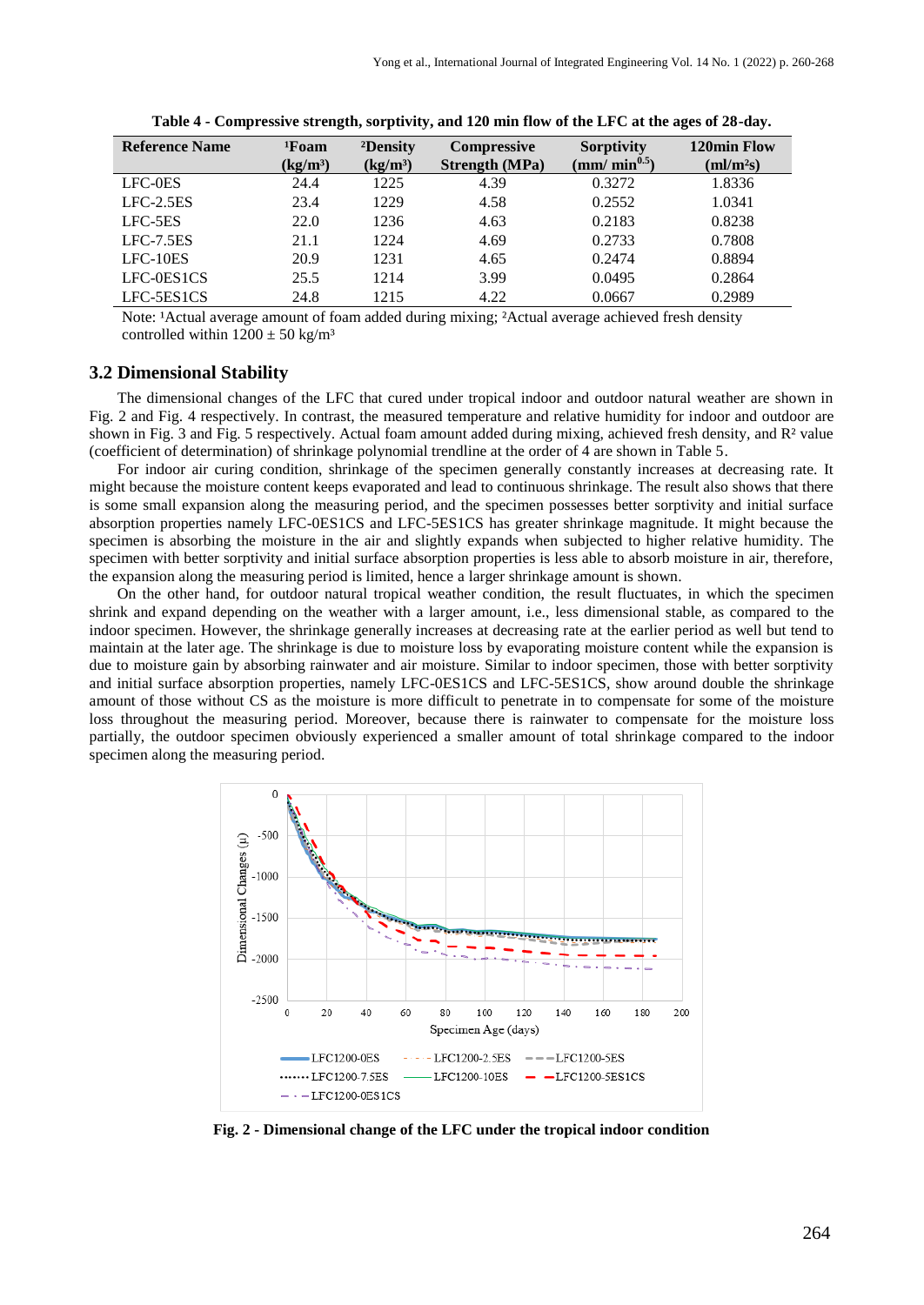

**Fig. 3 - Temperature and relative humidity under the tropical indoor condition**



**Fig. 4 - Dimensional change of the LFC under the tropical natural weather**



**Fig. 5 - Temperature and relative humidity under the tropical natural weather**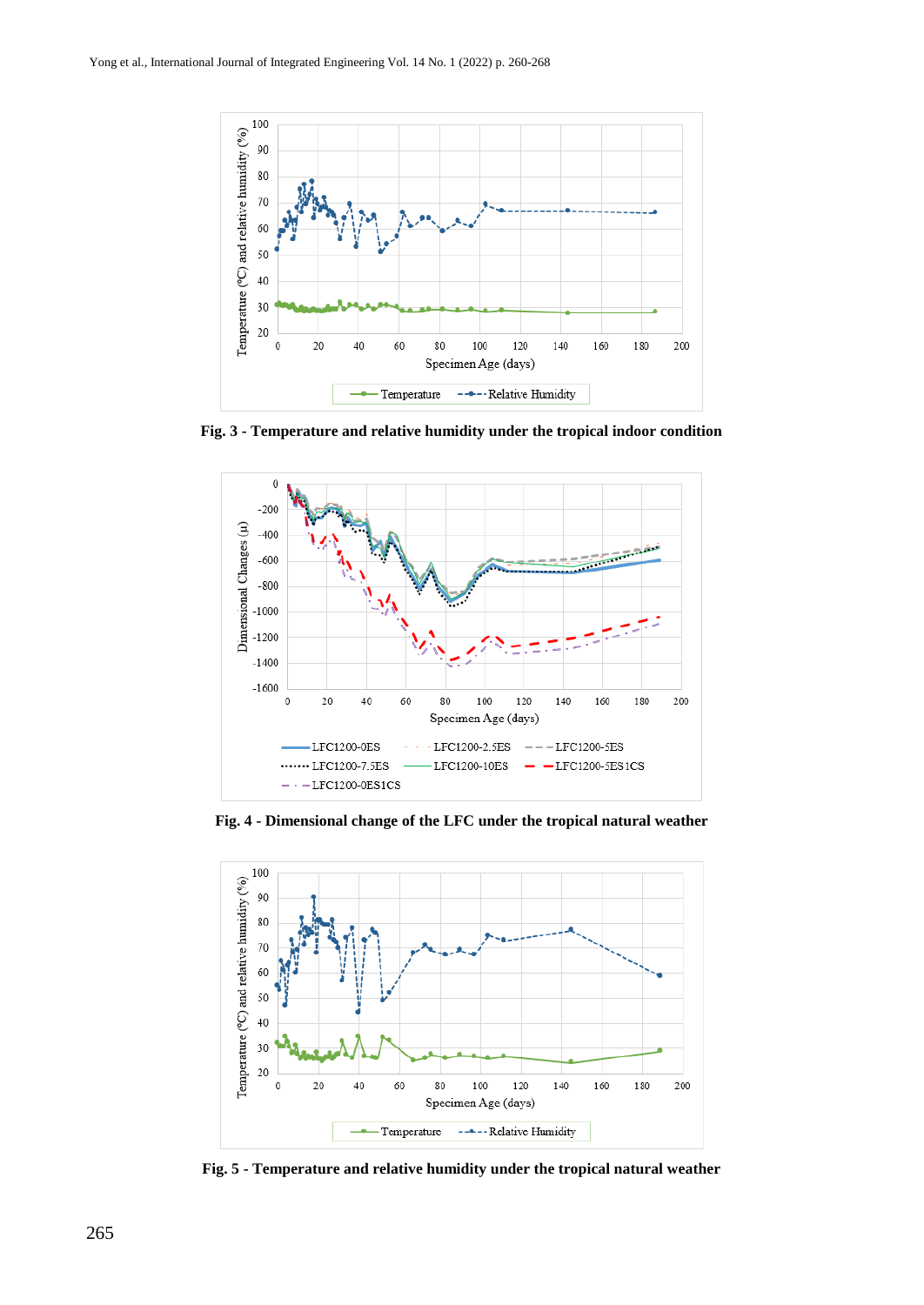Both indoor and outdoor result shows that the incorporation of ESP has no obvious trend of changes on the shrinkage curve. However, the incorporation of CS does, which is significantly increase the magnitude of shrinkage strain. This result is contradicting the result obtained by Maryoto et al. [17] that shows reduced shrinkage magnitude with the incorporation of CS. It might because the researchers maintain the relative humidity and temperature of 50%  $\pm$ 4% and 22.8  $\pm$  1.7 °C respectively indoor. Therefore, no absorption of moisture and expansion occur along the measuring period of up to 90 days. Moreover, the evaporation process might be slowed down by CS. Whereas in this study, the relative humidity fluctuates as the specimen was subjected to actual indoor condition, and the specimen with poor water absorption properties tend to absorb moisture to expand or reduce subsequent shrinkage when relative humidity increased, therefore the specimen with CS has larger shrinkage.

However, the large magnitude of shrinkage along the measuring period might not mean that the specimen is less dimensionally stable, as the dimensional stable shall mean that the specimen has smaller dimensional changes as a response to external parameters changes such as temperature and humidity, i.e., less fluctuation on shrinkage line. Hence, the  $\mathbb{R}^2$  value is introduced for analysis as the larger  $\mathbb{R}^2$  value that nearer to the value of 1 represents that the data are closer to the trendline, i.e., the data has less fluctuation, and it shall mean that the specimen is more dimensionally stable.

As refer to the R<sup>2</sup> value of indoor specimen, the result is closed to each other as the environmental changes are limited and no rainwater. However, as referred to the R² value of outdoor specimen, it can be observed that the specimen containing CS achieved a 7.2% higher  $R<sup>2</sup>$  value than those without, which means the dimension of the specimen is less fluctuated along the measuring period, which means better dimensional stability. Besides, incorporation of ESP at RL of 2.5% to 7.5% also slightly increase the R² value, while the increment is up to 1.56% at RL of 5% In other word, reduced sorptivity and flow result in a higher R<sup>2</sup> value that might represent better dimensional stability, regardless of the total magnitude of dimensional changes.

| <b>Reference</b><br><b>Name</b> | <sup>1</sup> Foam<br>(kg) | <sup>2</sup> Density<br>(kg/m <sup>3</sup> ) | $\mathbb{R}^2$ value of shrinkage polynomial trendline at<br>the order of 4 |                |  |
|---------------------------------|---------------------------|----------------------------------------------|-----------------------------------------------------------------------------|----------------|--|
|                                 |                           |                                              | <b>Indoor</b>                                                               | <b>Outdoor</b> |  |
| LFC-0ES                         | 23.0                      | 1210                                         | 0.9945                                                                      | 0.8989         |  |
| $LFC-2.5ES$                     | 22.9                      | 1214                                         | 0.9970                                                                      | 0.9005         |  |
| LFC-5ES                         | 23.0                      | 1217                                         | 0.9972                                                                      | 0.9129         |  |
| $LFC-7.5ES$                     | 23.1                      | 1215                                         | 0.9985                                                                      | 0.9038         |  |
| $LFC-10ES$                      | 22.4                      | 1223                                         | 0.9990                                                                      | 0.8876         |  |
| LFC-0ES1CS                      | 27.1                      | 1198                                         | 0.9977                                                                      | 0.9702         |  |
| LFC-5ES1CS                      | 25.0                      | 1219                                         | 0.9990                                                                      | 0.9719         |  |

**Table 5 - Actual foam amount, fresh density, and R² value of shrinkage polynomial trendline**

Note: <sup>1</sup>Actual average amount of foam added during mixing; <sup>2</sup>Actual average achieved fresh density controlled within  $1200 \pm 50$  kg/m<sup>3</sup>

#### **4. Conclusions**

Some conclusions could be made according to the results:

- a) Lightweight foamed concrete containing calcium stearate possesses 7.2% higher dimensional stability compared to those without; for lightweight foamed concrete without calcium stearate, incorporation of eggshell powder at an optimal replacement level of 5% increases dimensional stability by 1.56%.
- b) The addition of 1% calcium stearate by cement mass reduces compressive strength by 9% but significantly improves sorptivity and initial surface absorption of lightweight foamed concrete by average 79% and 78% respectively.
- c) Incorporation of eggshell powder as partial cement replacement material at replacement level of up to 10% improves compressive strength, sorptivity, and initial surface absorption of lightweight foamed concrete by up to 7%, 33%, and 57% respectively, and optimal eggshell replacement level is 5%, however, incorporation of eggshell powder slightly decreases sorptivity, and initial surface absorption of lightweight foamed concrete that containing 1% calcium stearate.
- For lightweight foamed concrete subjected to weathering and fluctuated relative humidity and temperature, an improvement on sorptivity and initial surface absorption results in a larger shrinkage amount, however, it results in better dimensional stability.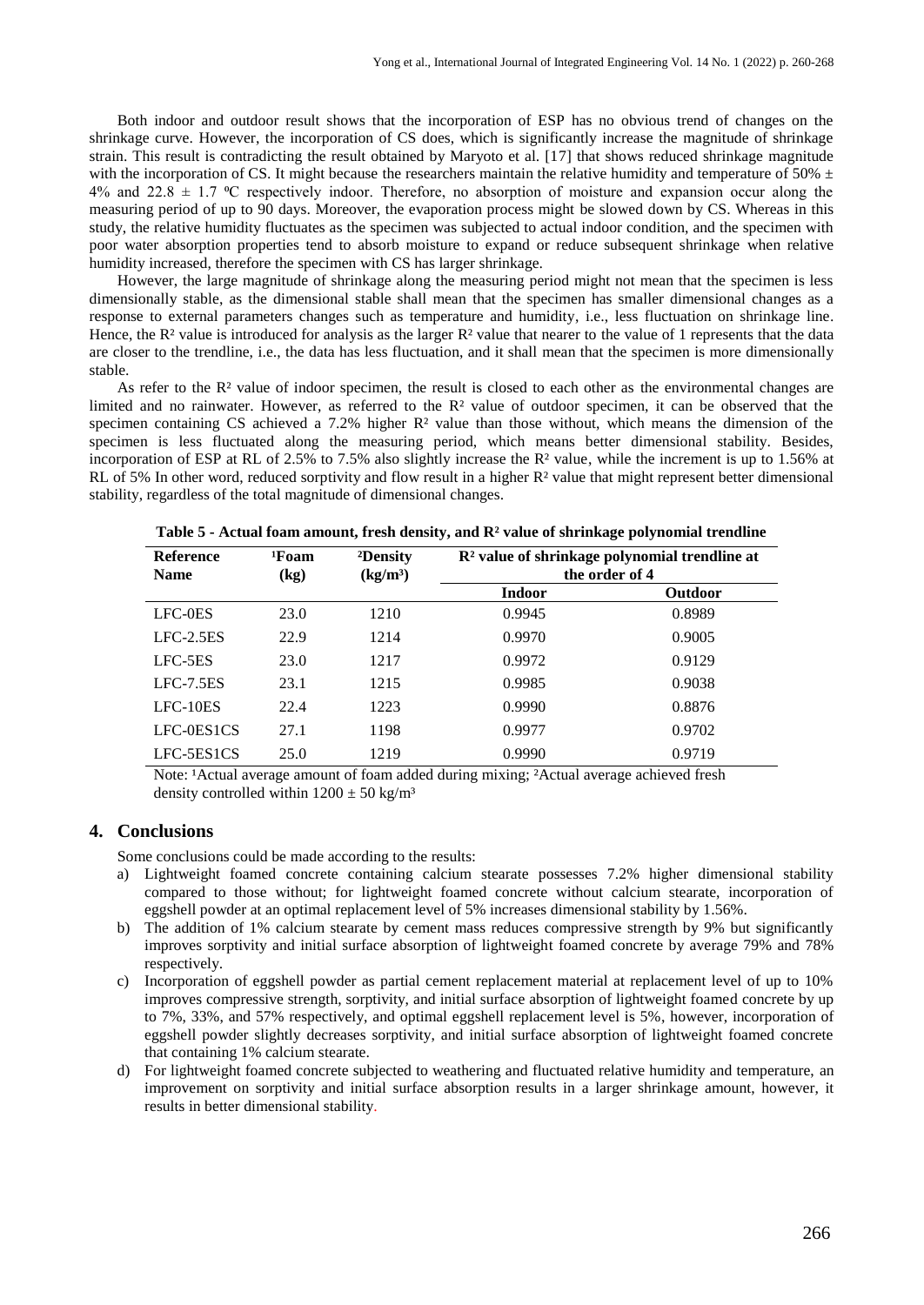# **Acknowledgement**

The support provided by Universiti Tunku Abdul Rahman (UTAR) in the form of the research grant UTARRF (Vote No. 6200/LL4) and the research facility for this study are very much appreciated.

#### **References**

- [1] Neville. A. M. (2012). Properties of concrete. Pearson Education.
- [2] Tiong, H. Y., Lim, S. K., Lee, Y. L., Ong, C. F., & Yew, M. K. (2020). Environmental impact and quality assessment of using eggshell powder incorporated in lightweight foamed concrete. Construction and Building Materials, 244, 118341.
- [3] Matschei, T., Lothenbach, B., & Glasser, F. P. (2007). The role of calcium carbonate in cement hydration. Cement and Concrete Research, 37, 551-558.
- [4] Péra, J., Husson, S., & Guilhot, B. (1999). Influence of finely ground limestone on cement hydration. Cement and Concrete Composites, 21(2), 99-105.
- [5] Jaber, H., Mahdi, R., & Hassan, A. (2020). Influence of eggshell powder on the Portland cement mortar properties. Materials Today: Proceedings, 20, 391-396.
- [6] Yerramala, A. (2014). Properties of concrete with eggshell powder as cement replacement. The Indian Concrete Journal, 94-102.
- [7] Gowsika, D., Sarankokila, S., & Sargunan, K. (2014). Experimental investigation of egg shell powder as partial replacement with cement in concrete. International Journal of Engineering Trends and Technology, 14(1), 65-68.
- [8] Hamada, H., Tayeh, B., Yahaya, F., Muthusamy, K., & Al-Attar, A. (2020). Effects of nano-palm oil fuel ash and nano-eggshell powder on concrete. Construction and Building Materials, 261, 119790.
- [9] Chong, B. W., Othman, R., Ramadhansyah, P. J., Doh, S. I., & Li, X. (2020). Properties of concrete with eggshell powder: A review. Physics and Chemistry of the Earth, 120, 102951.
- [10] Tiong, H. Y., Lim, S. K., Lee, Y. L., & Lim, J. H. (2018). Engineering properties of 1200 kg/m<sup>3</sup> lightweight foamed concrete with egg shell powder as partial replacement material of cement. E3S Web of Conferences, 65, 02010.
- [11] Tiong, H.Y., Lim, S.K., Lee, Y.L., Yew, M.K., & Lim, J.H. (2020). Absorption and strength properties of lightweight foamed concrete with egg shell powder as partial replacement material of cement. IOP Conference Series: Earth and Environmental Science, 476, 012021.
- [12] Hama, S.M., Hamdullah, D. N., & Ashour, H.M. (2019). Effects of eggshell powder as partial replacement of cement on flexural behavior of one-way concrete slabs. Journal of Engineering Science and Technology, 15(5), 2509-2521.
- [13] Binici, H., Aksogan, O., Sevinc, A. H., & Cinpolat, E. (2015). Mechanical and radioactivity shielding performances of mortars made with cement, sand and egg shells. Construction and Building Materials, 93, 1145- 1150.
- [14] Naseroleslami, R., & Nemati Chari, M. (2019). The effects of calcium stearate on mechanical and durability aspects of self-consolidating concretes incorporating silica fume/natural zeolite. Construction and Building Materials, 225, 384-400.
- [15] Ma, C., & Chen, B. (2016). Properties of foamed concrete containing water repellents. Construction and Building Materials, 123, 106-114.
- [16] Maryoto, A. (2015). Improving microstructures of concrete using  $(Ca(C_{18}H_{35}O_2)_2)$ . Procedia Engineering, 125, 631-637.
- [17] Maryoto, A., Setijadi, R., Widyaningrum, A., & Waluyo, S. (2020). Drying shrinkage of concrete containing calcium stearate,  $(Ca(C_{18}H_{35}O_2)_2)$ , with ordinary portland cement (OPC) as a binder: Experimental and Modelling Studies. Molecules, 25(21), 4880.
- [18] MS 76: 1972 (1995). Specification for bricks and blocks of fired brickearth, clay or shale Part 2: Metric units. Department of Standards Malaysia.
- [19] MS EN 197-1 (2014). Cement Part 1: Composition, specifications and conformity criteria for common cements. Department of Standards Malaysia.
- [20] ASTM C 192-07 (2007). Standard practise for making and curing concrete test specimen in the laboratory. ASTM International.
- [21] BS EN 12390-3 (2002). Testing hardened concrete Part 3: Compressive strength of test specimens. British Standards Institution.
- [22] ASTM C 1585-04 (2004). Standard test method for measurement of rate of absorption of water by hydrauliccement concretes. ASTM International.
- [23] BS 1881-208 (1996): Testing concrete Part 208: Recommendations for the determination of the initial surface absorption of concrete. British Standards Institution.